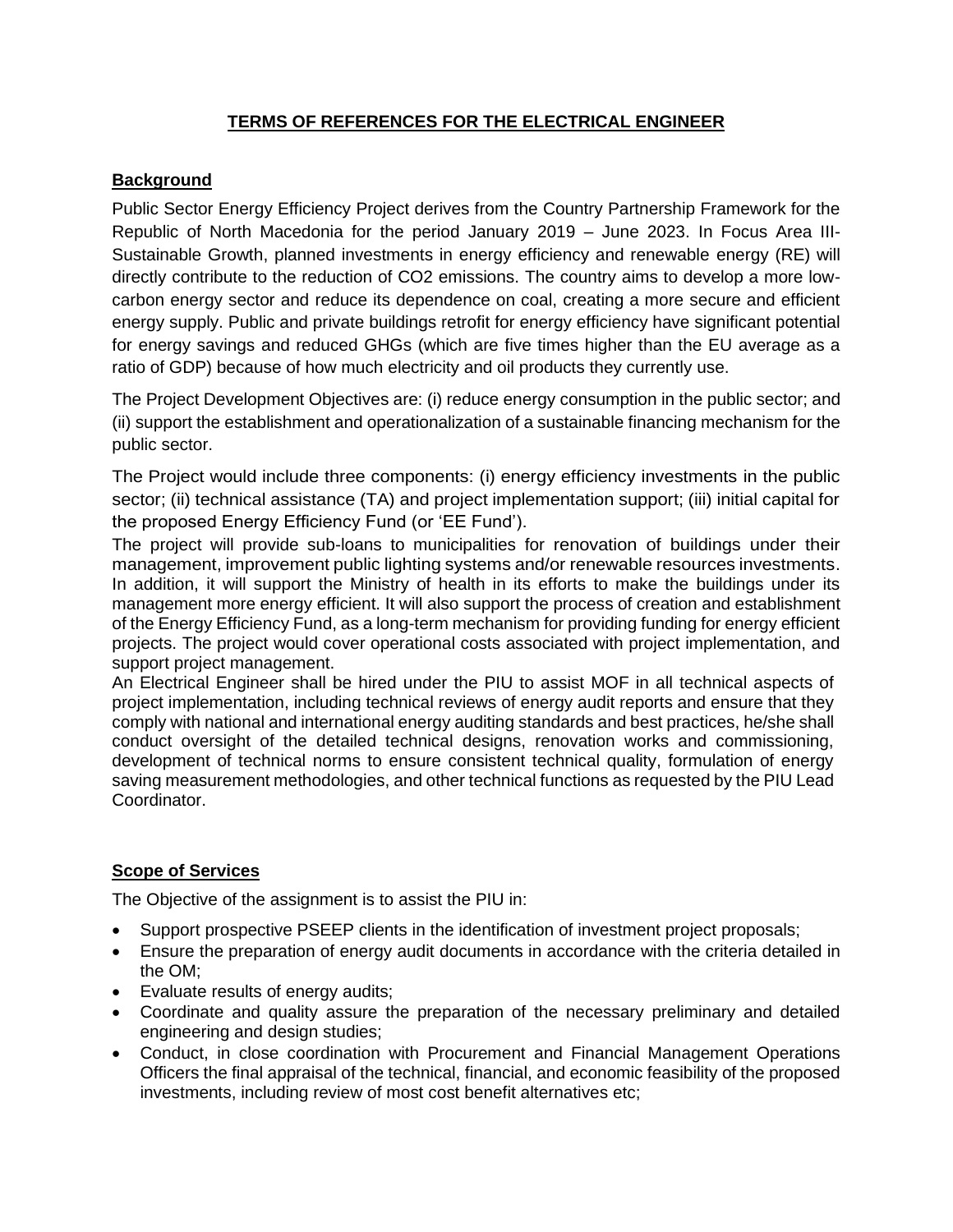- Ascertain the compliance of the all investment project proposals with the regulations and/or requirements of the respective ministries of the Government and ensure that all necessary permits or licenses are obtained;
- Supervise the work of the technical consultants and works contractors, including: energy auditors, project designers, technical supervision companies, construction companies and commissioning consultants. The PIU will hire firms through a competitive process. The engineer will be required to review the audit report and provide comments on behalf of the PIU.
- Assess existing electric installations of building or street lighting and review the proposed energy efficiency solutions provided in technical documents. Ensure that the proposed lighting solution for the building is feasible and appropriate for the project to achieve cost effective energy savings.
- Evaluate proposed solutions for installation of rooftop solar PV system in the project and ensure that the proposed solution provided by technical consultants is appropriate and feasible and ensuring safe and proper connections to the grid
- Based on early project experiences and inputs from the design firms, develop/propose technical standards and norms to be used in all future bidding documents to ensure a high and consistent quality.
- Update and further refine the methodology for determining the energy savings for each project for reporting purposes. The engineer will help develop methodologies for determining and monitoring energy savings, operational performance, and reasons for any variations between the audit energy savings estimates and actual savings (variance reports).
- Identify training needs for the auditor/design/construction firms based on early implementation experiences, audit/design/construction deficiencies, variation reports, etc. and managing the development and implementation of suitable training modules.
- Assist in bid evaluations for the energy audits, detailed design, renovation works and construction supervision to ensure that bids conform to the technical specifications in the bidding documents.
- Coordinating the monitoring of results indicators including the achieved energy savings.
- Ensuring that all local licenses, permits, standards, etc. are fully complied with throughout the building renovations.
- Carry out other technical studies and assignments as requested by the PIU Lead Coordinator.

## **Necessary qualifications**

- University Degree in Electrical Engineering; Master's degree in the field would be an advantage;
- At least 5 years of professional experience in the energy, energy efficiency, lighting systems and/or solar PV installations, prior experience on energy auditing of buildings and preparation of detailed project designs;
- Experience in working with International Institutions-financed projects would be an advantage;
- Previous experience in implementation of Energy Efficiency Projects;
- Experience in solar PV installations is a strong advantage
- Good understanding of national regulations pertaining to the environment, communal services, and procurement through government agencies;
- Good communication skills;
- Very good Computer skills (Word, Excel, Access);
- Fluency in Macedonian and excellent knowledge of English.